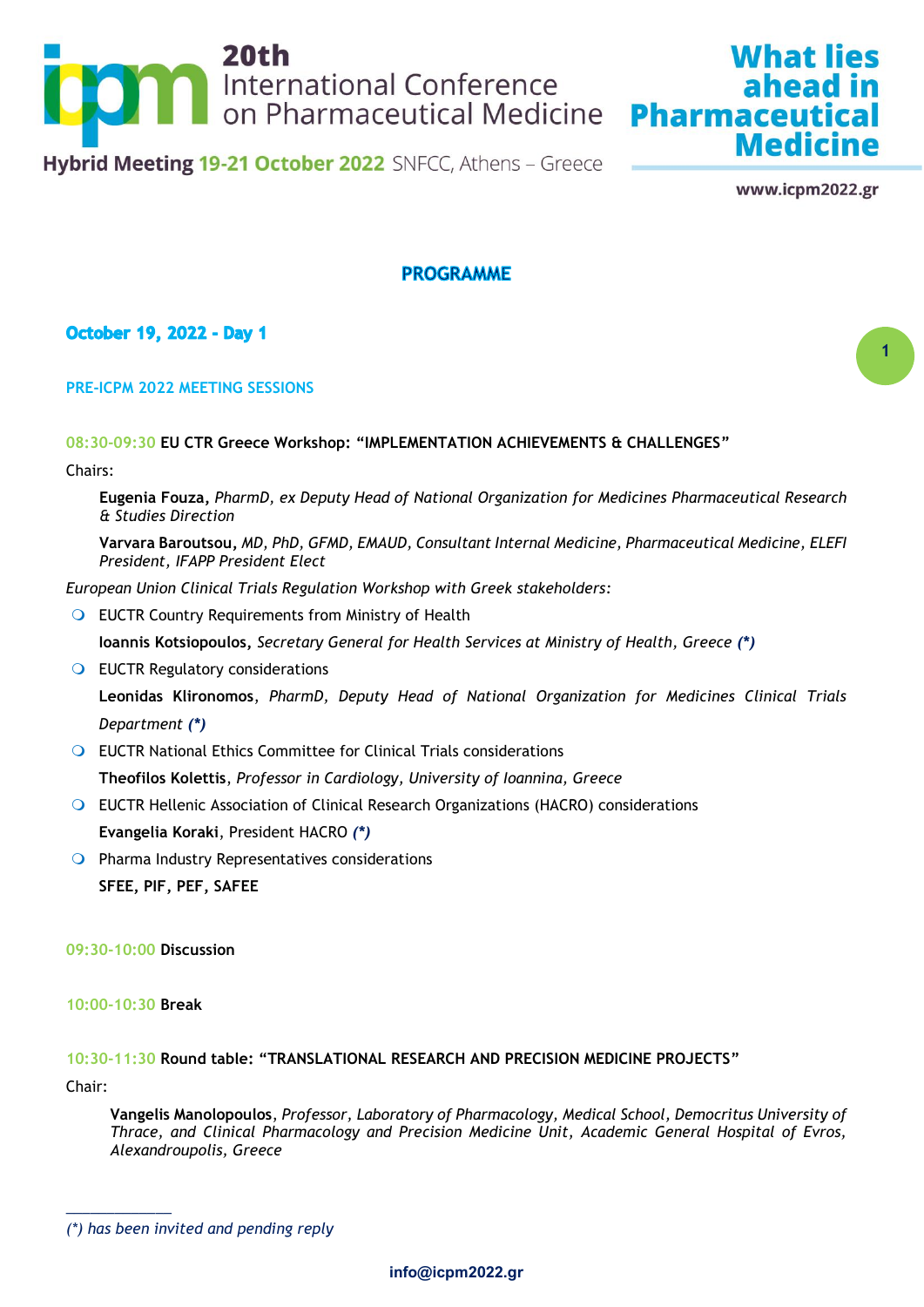

www.icpm2022.gr

**Medicine** 

**What lies** 

Speakers:

**O** Hellenic Sepsis Study Group Research

**Evangelos J. Giamarellos-Bourboulis,** *MD, PhD, FISAC, Professor of Internal Medicine, Director: Master (MSc) Program of Infectious Diseases, 4th Department of Internal Medicine, ATTIKON University Hospital*

**Biomedical Research Foundation of the Academy of Athens Research** 

**Constantin Tamvakopoulos,** *PhD, Investigator - Professor Level, [Clinical, Experimental Surgery &](http://www.bioacademy.gr/center-details/Gw/clinical-experimental-surgery-translational-research)  [Translational Research](http://www.bioacademy.gr/center-details/Gw/clinical-experimental-surgery-translational-research) Lab Head , Biomedical Research Foundation of the Academy of Athens (\*)*

Development of small molecule neurotrophin mimetics against neurodegenerative diseases

**Dr Theodora Calogeropoulou,** *Research Director Institute of Chemical Biology (ICB.), National Hellenic Research Foundation*

**11:30-12:00 Discussion**

**12:00 End of Pre-ICPM 2022 Meeting Sessions**

*<sup>(\*)</sup> has been invited and pending reply*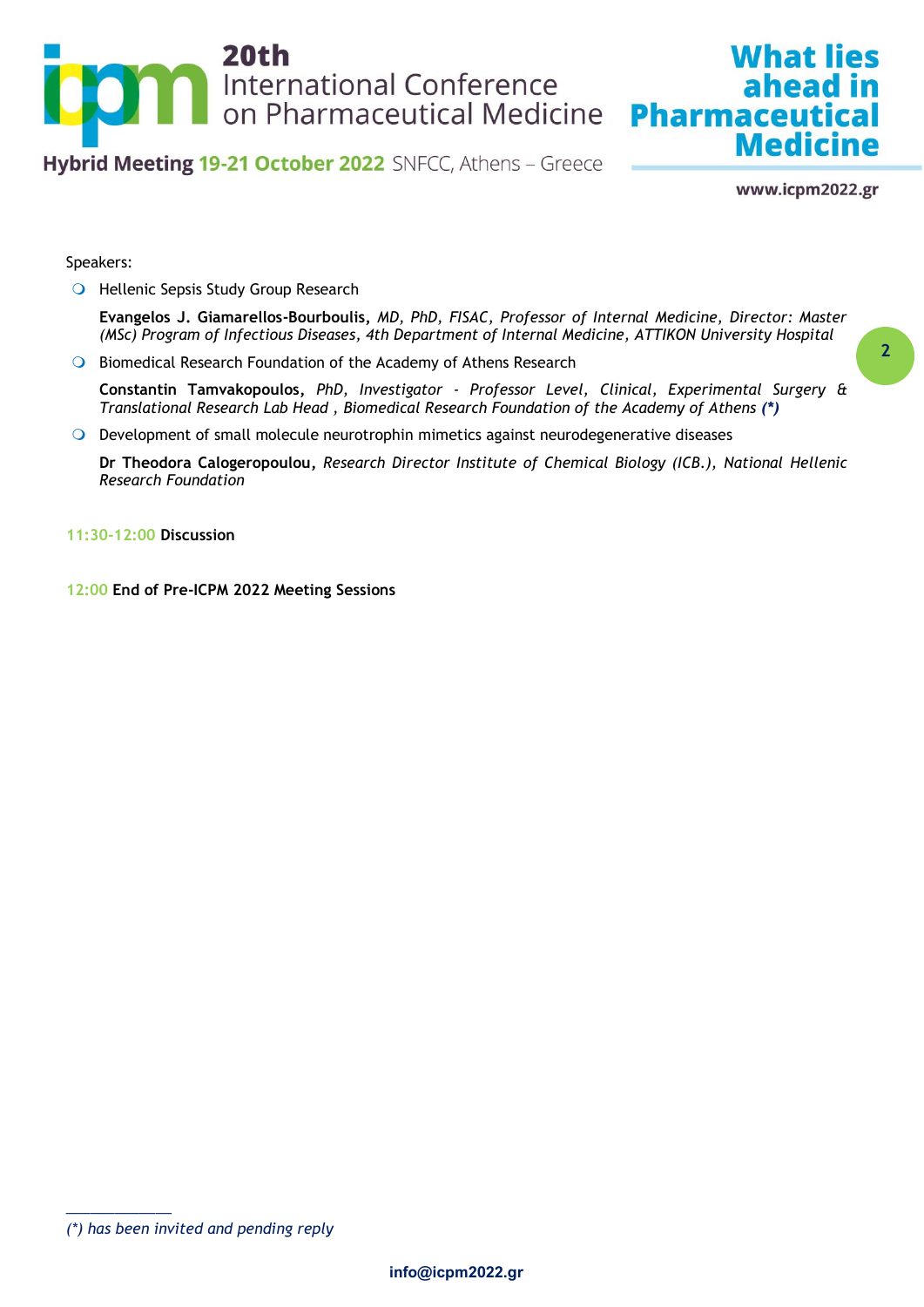

www.icpm2022.gr

**Medicine** 

**What lies** 

**3**

**October 19, 2022 - Day 1** 

**11:00 Registrations**

**12:00-13:00 Welcome lunch**

**MAIN HALL - HYBRID**

#### **13:00 Official opening**

#### Chairs:

**Varvara Baroutsou,** *MD, PhD, GFMD, EMAUD, Consultant Internal Medicine, Pharmaceutical Medicine, ELEFI President, IFAPP President Elect*

**Marco Romano,** *IFAPP President*

Officials addresses:

- **Mina Gaga,** *MD, PhD, Alternate Minister of Health, Ministry of Health, Greece (\*)*
- **Meletios Athanasios Dimopoulos**, *Dean of National and Kapodistrian University of Athens*
- **Nikos Dedes**, *President Greek Patients Society*

Greek Pharmaceutical Industry stakeholders addresses (*to be invited*):

- **SFEE,** *President Greece*
- **Panhellenic Pharmaceutical Association,** *President Greece*
- **Pharma Innovation Forum,** *President Greece*
- **SAFEE,** *President Greece*

International stakeholders addresses:

- **WHO** Regional Office Executive *(\*)*
- **Lembit Rägo**, *Dr, MD, PhD, Secretary-General, Council for International Organizations of Medical Sciences (CIOMS), Geneva, Switzerland*
- **WMA** Executive *(\*)*

**14:00-14:30 Break**

*<sup>(\*)</sup> has been invited and pending reply*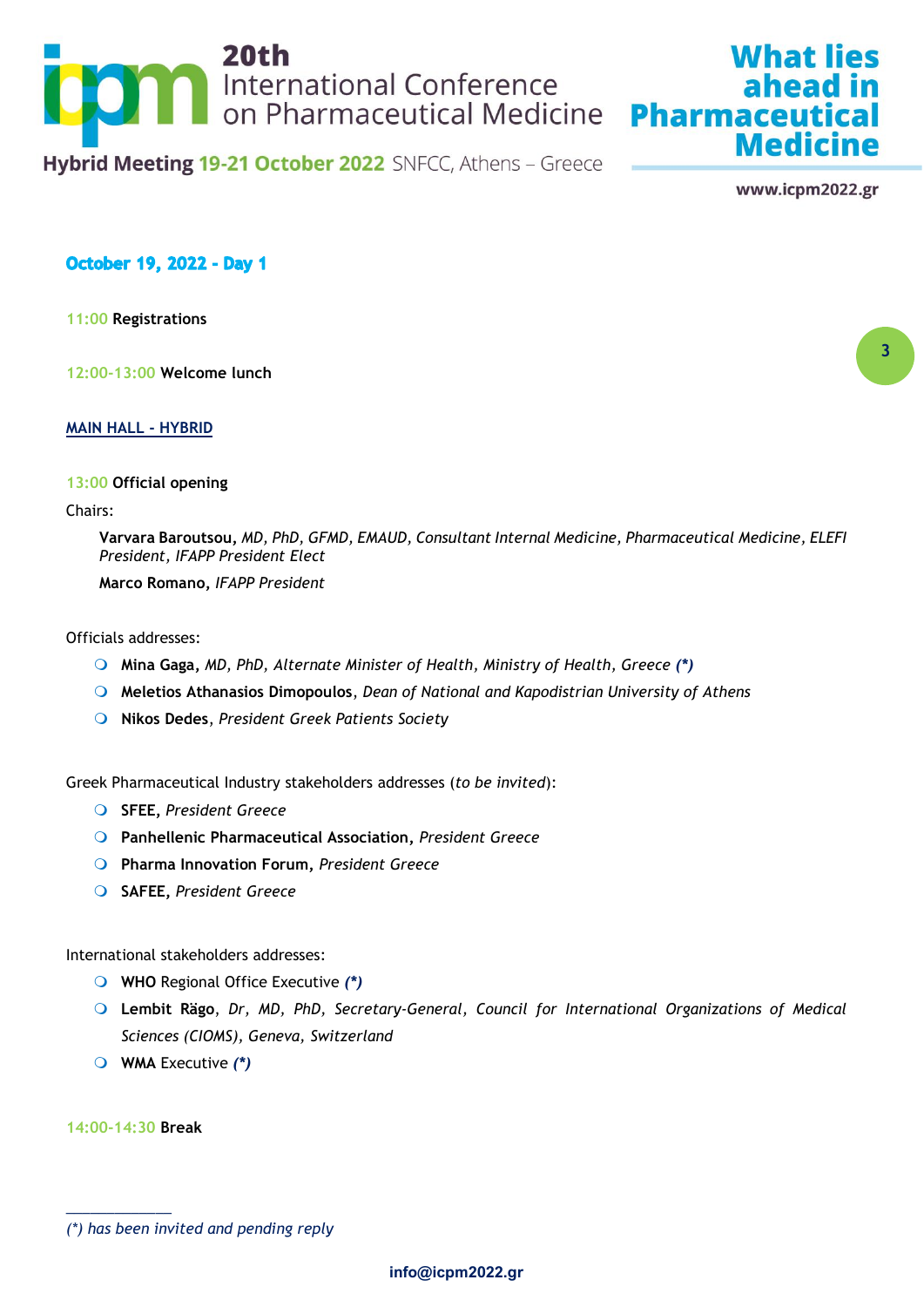

www.icpm2022.gr

**Medicine** 

**What lies** 

ahead in

**4**

#### **14:30-15:00 Keynote speech: "DEVELOPMENT OF NOVEL GENETIC TOOLS IN BIOMEDICAL RESEARCH"**

Chair:

**Varvara Baroutsou,** *MD, PhD, GFMD, EMAUD, Consultant Internal Medicine, Pharmaceutical Medicine, President ELEFI, IFAPP President Elect*

#### Speaker:

**Prof. N. Tavernarakis**, *European Research Council Vice President, Chairman of the Board of Directors at the Foundation for Research and Technology-Hellas (FORTH), Research Director at the Institute of Molecular Biology and Biotechnology (IMBB), and Professor of Molecular Systems Biology at the Medical School of the University of Crete, Heraklion, Greece*

#### **15:00-16:30 Round table: "THE IMPACT OF THE EUROPEAN CLINICAL TRIALS REGULATION ON GLOBAL CLINICAL DEVELOPMENT"**

Chair:

**Ingrid Klingmann**, *MD, PhD, Chairman at EFGCP, President at PharmaTrain Federation, Managing Director at Pharmaplex*

#### Speakers:

- *'Will the EU Clinical Trial Regulation make Europe a more attractive region for global sponsors of clinical trials?'* **Magda Chlebus**, *Executive Director Science Policy and Regulatory Affairs, EFPIA*
- *'Will the new EU regulatory framework for trials in different vulnerable populations set the standard for more diversity?'*

**Kaisa Immonen,** *Director of Policy, EPF (\*)*

*'Will the EU become the driver for transparency of clinical trial results?'* **Fergus Sweeney,** *Head of Division, Clinical Studies and Manufacturing Taskforce, EMA (\*)*

#### **16:30-17:00 Break**

**17:00-18:00 Round table**: "**PATIENT AND PUBLIC INVOLVEMENT (PPI) IN MEDICINES R&D: LET'S WALK THE TALK"**

Chair:

**Cordula Landgraf,** *Director Communication and Stakeholder Engagement, SCTO, Switzerland; Member of IFAPP Board of Officers*

*'PROMs as foundation of patient-centric clinical research'*

Speakers:

*\_\_\_\_\_\_\_\_\_\_\_\_\_*

'Empowering patients: patient involvement in the whole life cycle of a medicinal product – overview & case study'

**Christoph Meier,** *MD, Head, Department of Internal Medicine, University Hospital Zurich, Switzerland*

*<sup>(\*)</sup> has been invited and pending reply*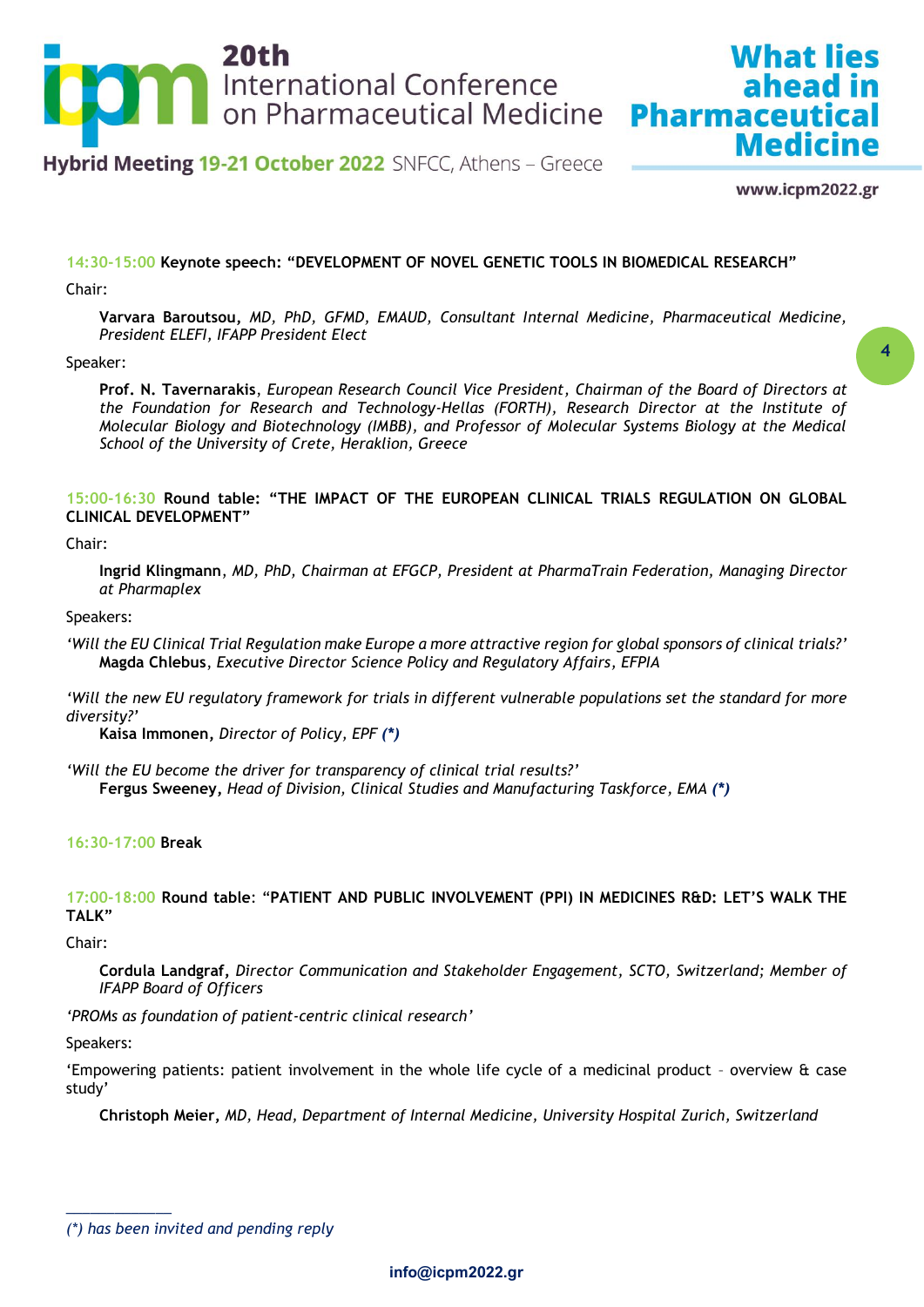

www.icpm2022.gr

**Medicine** 

**What lies** 

**5**

'Empowering patients: patient involvement in the whole life cycle of a medicinal product – overview & case study'

**Jan Geissler,** *Padvocates, Germany* **(\*)**

**18:00-18:30 Dialogue: "BIOMEDICAL RESEARCH FOR GLOBAL PUBLIC INTEREST"**

Chair:

**Marco Romano,** *IFAPP President*

Discussants:

**Andreas Papapetropoulos**, *BPharm, PhD, FAHA, FBPhS, Professor & Director Laboratory of Pharmacology, Faculty of Pharmacy, National and Kapodistrian University of Athens, EPHAR Secretary General*

**Varvara Baroutsou,** *MD, PhD, GFMD, EMAUD, Consultant Internal Medicine, Pharmaceutical Medicine, ELEFI President, IFAPP President Elect*

**18:30 -19:00 Open Call Speakers Session**

**19:00 Adjourn of Day 1**

**20:00 Conference Reception** 

*<sup>(\*)</sup> has been invited and pending reply*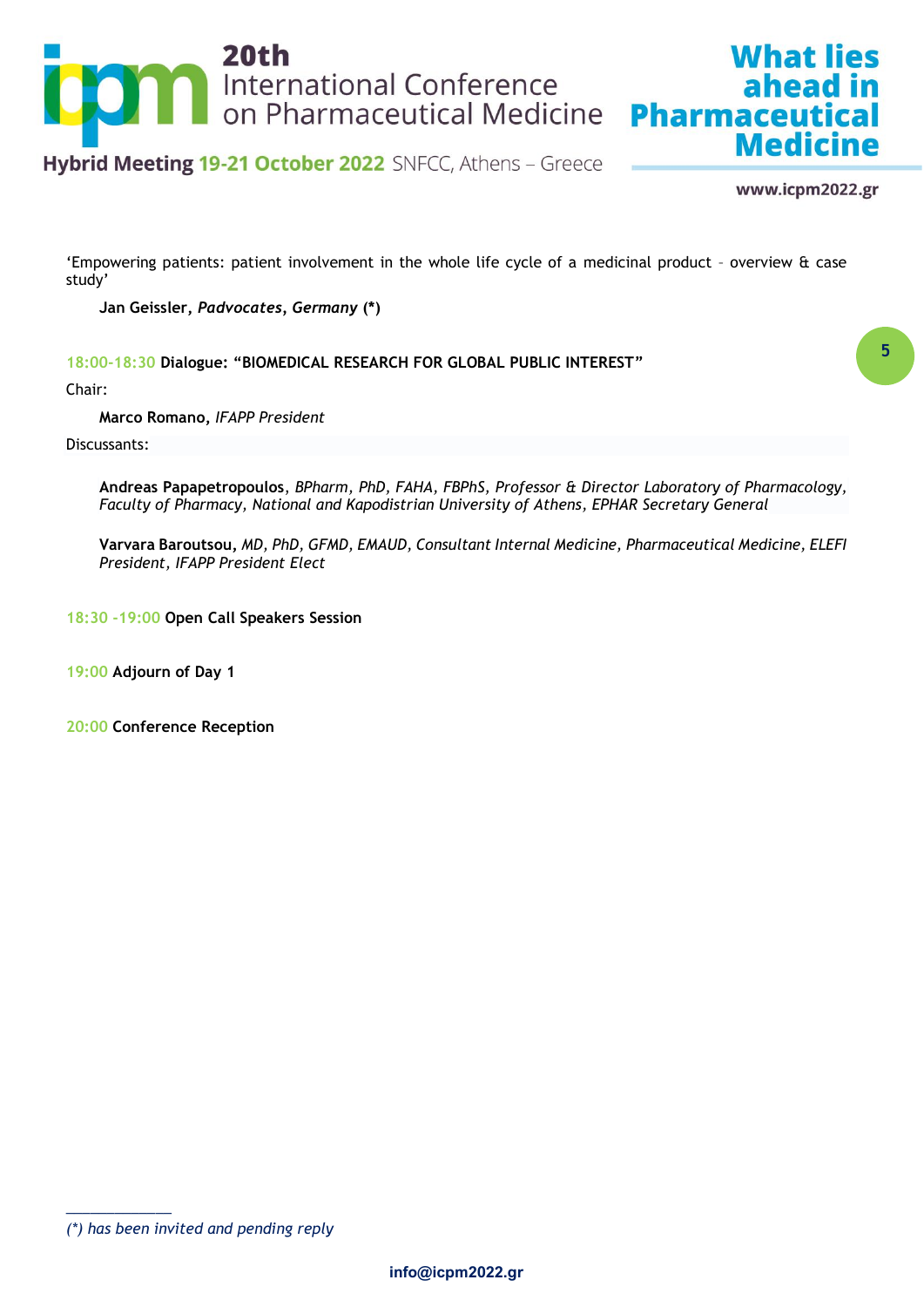

www.icpm2022.gr

**Medicine** 

**What lies** 

## **October 19, 2022 - Day 1**

### **PARALLEL HALL – ONLY VIRTUAL**

**11:00-12:00 Session: "UKRAINIAN WAR CRISIS IMPACT ON CLINICAL TRIALS: ETHICAL ASPECTS AND PATIENT RIGHTS"**

Chair:

**Sandor Kerpel Fronius** *(\*)*

Speakers:

**Francis P. Crawley,** *BPhil., Executive Director, Good Clinical Practice Alliance (GCPA) & SIDCER (\*)* **Chieko Kurihara,** *BSocSc, specially appointed Professor, Kanagawa Dental University, and Member of the IFAPP Ethics Working Group (\*)*

#### **17:15-18:00 Session: "FACULTY PHARMACEUTICAL MEDICINE, UK"**

#### Chair:

**Brigitte Franke-Bray,** *(MD PhD) FFPM GFMD, Specialist in Pharmaceutical Medicine FMH, Treasurer IFAPP*

Speaker:

'Education & training at the Faculty of Pharmaceutical Medicine',

**Peter Stonier**, *Director of Education & Training at the Faculty of Pharmaceutical Medicine, UK (\*)*

# **18:00-19:00 Oral Presentations & e-posters session (North & South America, West Africa & Western Europe)**

Chairs:

**Maria Polydorou,** *PharmD, MSc Clinical Pharmacy, Director of Pfizer's Pharmacovigilance Departments for Southeastern Europe (Cluster Safety Lead for SEEU)*

**Eleonora Sarikou,** *BSc Biology, MBA, Pharmacovigilance & Regulatory Manager, Medical Department GlaxoSmithKline Greece*

**<sup>6</sup>**

*<sup>(\*)</sup> has been invited and pending reply*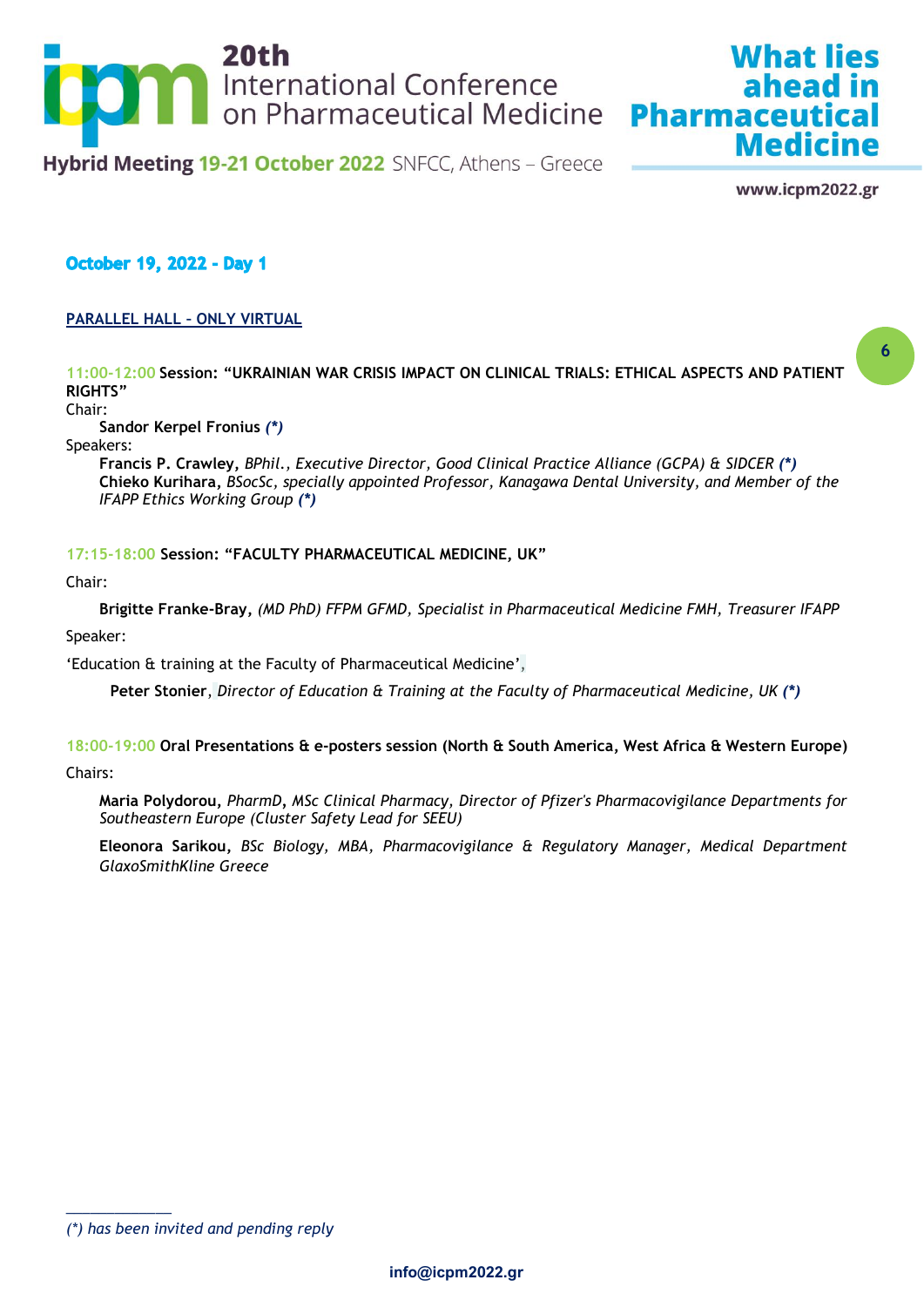

www.icpm2022.gr

**Medicine** 

What lies

**7**

## **October 20, 2022 - Day 2**

#### **MAIN HALL - HYBRID**

**08:00-09:00 Oral presentations & e-posters session (Eastern Europe, East Africa, Middle East, Asia, Australia & New Zealand)**

#### Chairs**:**

**Grigorios Agkyralidis**, *PharmD, Regulatory Affairs Head, Boehringer Ingelheim, Greece*

**Dimitra Tsapoga**, *Biotechnology MSc, Medical & Clinical Head Creative, Greece, ELEFI Board Member (\*)*

#### **09:00-10:30 Round table**: **"CLINICAL DATA FOR SAFETY AND PERFORMANCE OF MEDICAL DEVICES (MD) TO OBTAIN MARKET AUTHORIZATION APPROVAL"**

#### Chair:

**Ghazaleh Gouya,** *Priv. Doz Dr. med Cardiologist, Founder of Gouya insights, GPMed Board Member & IFAPP Board Member*

Speakers:

*'Design of clinical MD investigations and approvable endpoints'*

**Dr. Andreas Beust***, Chief Scientific Officer, GCP-Service International Ltd. & Co. KG*

*'How much clinical data from Medical Device studies is enough for CE mark?'*

**Shayesteh Fürst-Ladani,** *MBA, MSc, GFMD, Senior Vice President SFL, Head of SFL Group*

*'Guidance documents'*

**Tom Melvin***, Clinical Manager, Medical Devices and Senior Medical Officer at Health Products Regulatory Authority (HPRA)*

**10:30-11:00 Break**

## **11:00-12:30 Round table: "INSTITUTIONAL RESEARCH GOVERNANCE"**

#### Chairs**:**

**Chieko Kurihara,** *BSocSc, specially appointed Professor, Kanagawa Dental University, and Member of the IFAPP Ethics Working Group*

**Takis Vidalis,** *Lawyer, PhD in Law, Senior Advisor National Bioethics Committee of Greece, BioMedLex Coordinator*

Speakers**:** 

*<sup>(\*)</sup> has been invited and pending reply*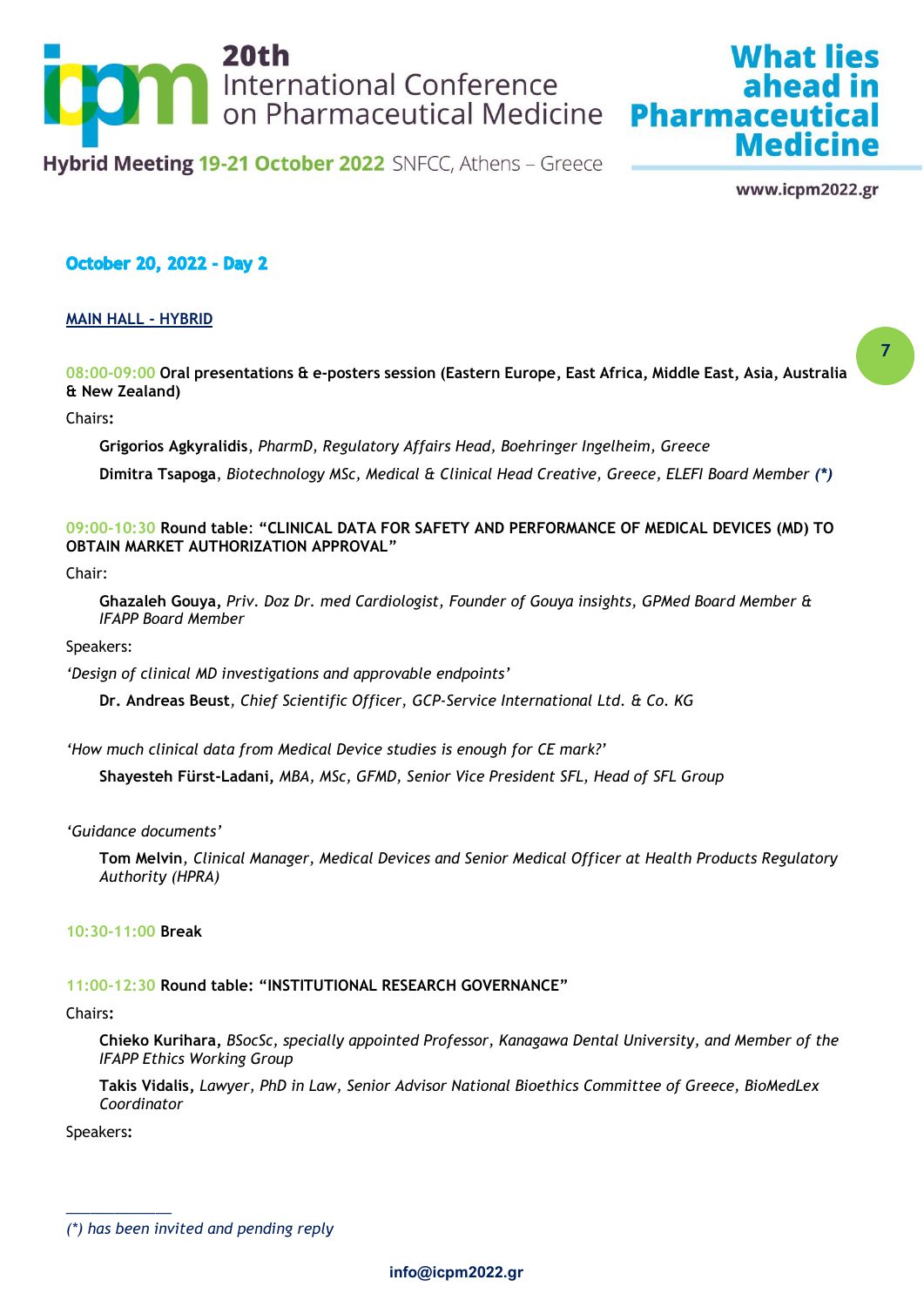

# **What lies** ahead in **Medicine**

Hybrid Meeting 19-21 October 2022 SNFCC, Athens - Greece

www.icpm2022.gr

**8**

'Association for the Accreditation of Human Research Protection Programs (AAHRPP), IRB Governance, Institutional Governance for the Patient Protection Program'

**Elyse I. Summers,** *JD, President and CEO AAHRPP*

'CIOMS Principles of Good Governance for Research Institutions (PGGRI)'

**Dr. Dominique Sprumont**, *Prof. University Neuchatel, Chairman Research Ethics Committee of the Canton of Vaud, Switzerland* 

'Bio-Bank and Database challenges'

*Speaker tba*

**12:30-13:30 Session:** "**RWD TRENDS IN PHARMACOEPIDEMIOLOGY AND OPPORTUNITIES FOR RWE"**

Chairs:

**Brigitte Franke-Bray,** *(MD PhD) FFPM GFMD, Specialist in Pharmaceutical Medicine FMH, Treasurer IFAPP* **Elena Panitti,** *MD, Global Head RWE Excellence Novartis, Basel, Switzerland* 

Speakers:

'Quality in RWD Initiative in Austria'

**Priv. Doz. Dr. Johannes Pleiner-Duxneuner,** *President GPMed (\*)*

'MHRA guidance on the use of real-world data in clinical studies to support regulatory decisions'

**David Brown,** *Statistician, Medicines and Healthcare products Regulatory Agency (MHRA), MHRA-Licensing (\*)*

'A vision for use of real-world evidence in EU medicines regulation EMA Initiative on RWE'

**Xavier Kurz,** *Head of Surveillance & Epidemiology Service Inspections, Human Medicines Pharmacovigilance & Committees Division, EMA (\*)*

**13:30-14:30 Lunch break**

#### **14:30-16:00 Round table: "NEWLY EMERGING ETHICAL ISSUES WITH DATA DRIVEN RESEARCH AND DATA SHARING"**

Chairs:

*\_\_\_\_\_\_\_\_\_\_\_\_\_*

**Kotone Matsuyama,** *Professor, Department of Health Policy and Management, and Vice President of Center for Strategic Research Initiative, Nippon Medical School & IFAPP Ethics Group Chair*

**Varvara Baroutsou,** *MD, PhD, GFMD, EMAUD, Consultant Internal Medicine, Pharmaceutical Medicine, ELEFI President, IFAPP President Elect*

*<sup>(\*)</sup> has been invited and pending reply*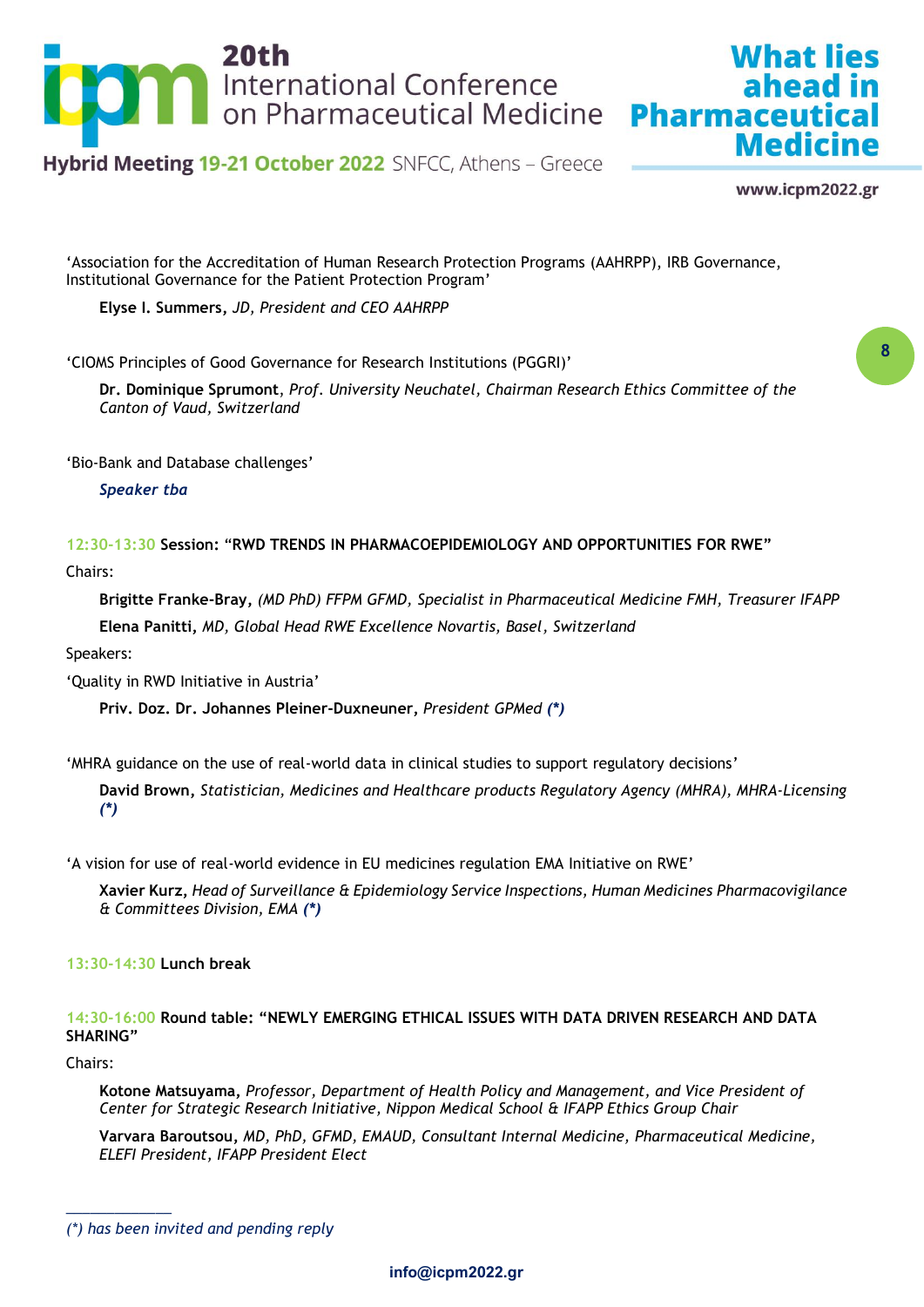

www.icpm2022.gr

**Medicine** 

**What lies** 

Speakers:

'The WMA's Declaration of Taipei, the EU's GDPR, and the EMA's Policy 0070: The Impact of Ethics, Law, and Policy on Data Sharing Practices in Europe'

**Francis P. Crawley,** *BPhil., Executive Director, Good Clinical Practice Alliance (GCPA) & SIDCER*

'Current situation and issues with the Data driven Research in Japan' **Chieko Kurihara***, BSocSc, specially appointed Professor, Kanagawa Dental University, and Member of the IFAPP Ethics Working Group*

'Current situation and issues with the Data driven Research in US' **Laura Biven,** *PhD, Branch Chief for Integrated Infrastructure and Emerging Technologies Office of Data Science Strategy Division of Program Coordination, Planning and Strategic Initiatives Office of the Director National Institutes of Health*

#### **16:00-16:30 Break**

**16:30-18:00 Round table: "PAEDIATRIC MEDICINAL PRODUCTS – STILL A MATTER OF DISCUSSION"**

Chair:

**Birka Lehmann,** *Senior Expert for Drug Regulatory Affairs and Lecturer at the University of Bonn, Germany*

Speakers:

'Clinical trials with minors - report from the c4c project'

**Heidrun Hildebrand**, *Bayer AG, Pediatric Development Alliance Manager*

'Patients/Parents involvement in development of medicinal products'

**Dimitrios Athanasiou**, *Patient representative at the PDCO*

'Extrapolation – a concept to avoid unnecessary clinical trials in minors'

**Silke Gastine,** *Pharmacometrics Expert at Sanofi, Germany (\*)*

#### **18:00-19:00 Round table: "PROFESSIONAL DEVELOPMENT IN PHARMACEUTICAL MEDICINE - SHAPING YOUR CAREER IN PHARMACEUTICAL MEDICINE"**

Chairs:

**Annette Mollet,** *PhD, dipl. Pharm. Med. SwAPP, MBA, Head of Education & Training of the European Center of Pharmaceutical Medicine at the University of Basel, Switzerland*

**Marco Romano,** *IFAPP President*

Speaker:

*\_\_\_\_\_\_\_\_\_\_\_\_\_*

**Nikolaos Tsokanas***, BSc (Hons), MSc, MBA, Medical Operations & Quality Systems Cluster Head Bayer (GR, CY, BG, MD, RO, Ukraine)*

*<sup>(\*)</sup> has been invited and pending reply*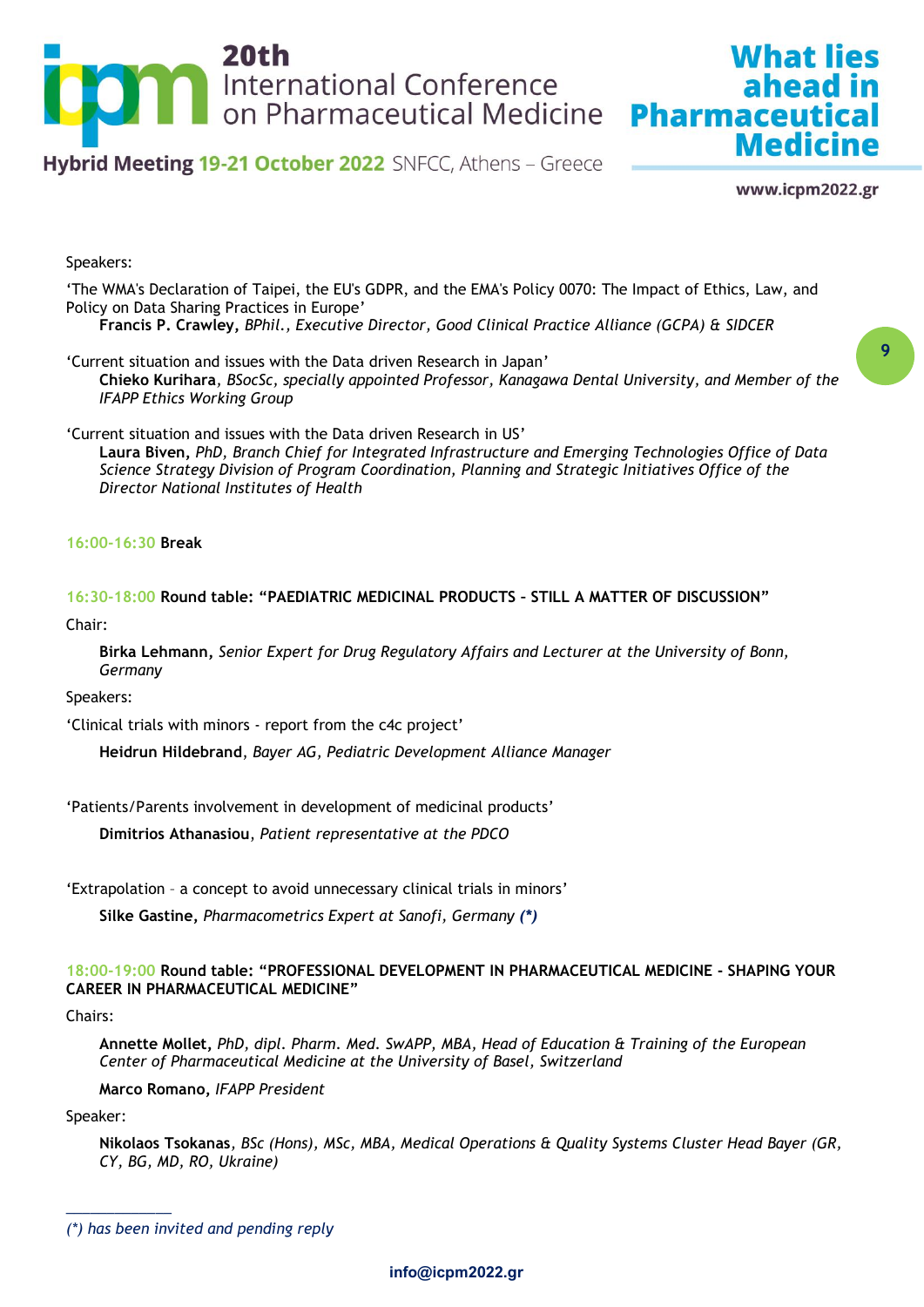

www.icpm2022.gr

**19:00 Adjourn of Day 2** 

**<sup>10</sup>**

*<sup>(\*)</sup> has been invited and pending reply*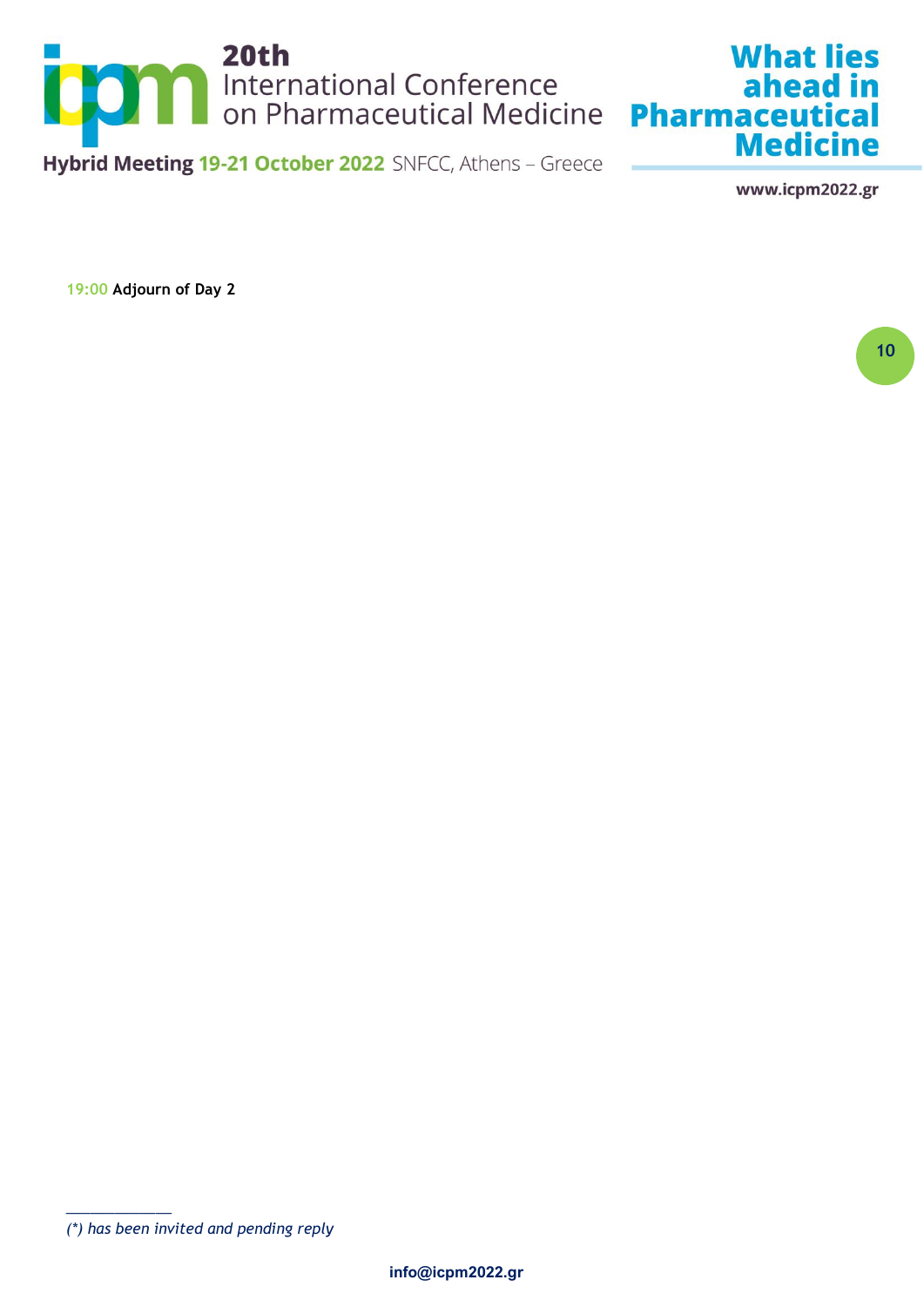

www.icpm2022.gr

**Medicine** 

**What lies** 

ahead in

## **October 20, 2022 - Day 2**

#### **PARALLEL HALL – ONLY VIRTUAL**

#### **11:00-12:30 Round table: "CONTINUING EDUCATION IN PHARMACEUTICAL MEDICINE"**

*Asian expectation to new education and training for all in Pharmaceutical Medicine*

Chairs:

**Ajay Tiku**, *MBChB, MMed (Int Med), Region Medical Head APMA Region (Asia Pacific, Middle East and Africa), Novartis Pharma*

**Kyoko Imamura**, *MD, PhD, Dr MedSci, GFMD, IFAPP Past President, Visiting Professor Tokyo University*

Speakers:

'Expectations in Medical Affairs' **Matt Britland,** *MD, Medical Director/Amgen, President/APPA (\*)*

'PCPM course as our future educational platform to learn pharmaceutical medicine'

**Dr Maria Caridad P. Purugganan,** *Medical Director, Biofemme, the Women's Health Division of UNILAB, Inc., Member Board of Directors, Philippine College of Pharmaceutical Medicine*

'PharmaTrain course (CoE course recognized by PharmaTrain)'

**Kotone Matsuyama,** *(JAPhMed) Professor, Department of Health Policy and Management, and Vice President of Center for Strategic Research Initiative, Nippon Medical School & IFAPP Ethics Group Chair*

'MAPS interests and potential collaboration in education & certification'

**Victoria Elegant,** *Adjunct Prof. MBBS, DRCOG, FPM, FFPM, Vice President, Medical Affairs, Amgen Asia Pacific, Global Lead, Access to Medicines, Amgen, President Asia Pacific, Medical Affairs Professional Society, Advisor, FPM Global*

#### **13:30-14:30 Lunch Break**

#### **14:30-16:00 Round table**: "**CURRENT CHALLENGES & TRENDS IN HEALTH TECHNOLOGY ASSESSMENT FOR PATIENT ACCESS"**

*Supporting Future EU HTA system under the new HTA Regulation* Chairs:

**Kostas Athanasakis,** *Associate Professor, Health Economics*

**Flora Bakopoulou,** *Professor, Greece HTA Committee President*

*<sup>(\*)</sup> has been invited and pending reply*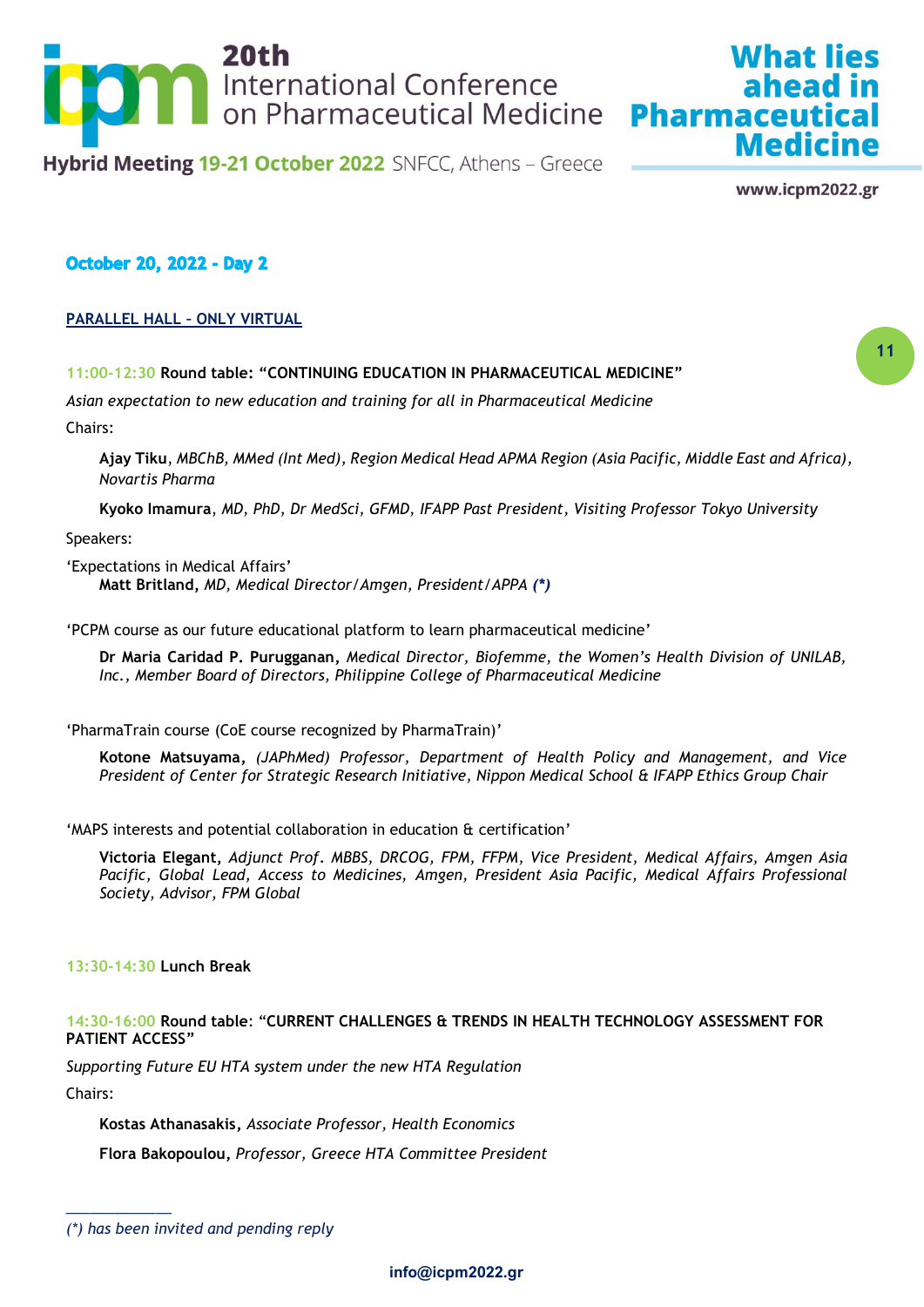

www.icpm2022.gr

**Medicine** 

**What lies** 

**12**

*Topics/Speakers tba Spain representative invited Portugal representative invited Italian representative invited*

#### **16:30-17:00 Session: "THE SELECTION OF KEY PERFORMANCE INDICATORS FOR AN ECONOMIC EVALUATION OF AI TECHNOLOGIES: THE CASE OF HOSMARTAI"**

Chair:

**Markos Ollandezos,** *Scientific Director, Panhellenic Pharmaceutical Association (\*)*

Speaker:

*'"Smart Hospital" with Artificial Intelligence Technologies (HosmartAI)'*

**Magda Chatzikou,** *PhD, Partner PharmEcons Easy Access, SEP Hellenic Open University Health Care Management Partners at HORIZON 2020 in Healthcare Programme* 

*<sup>(\*)</sup> has been invited and pending reply*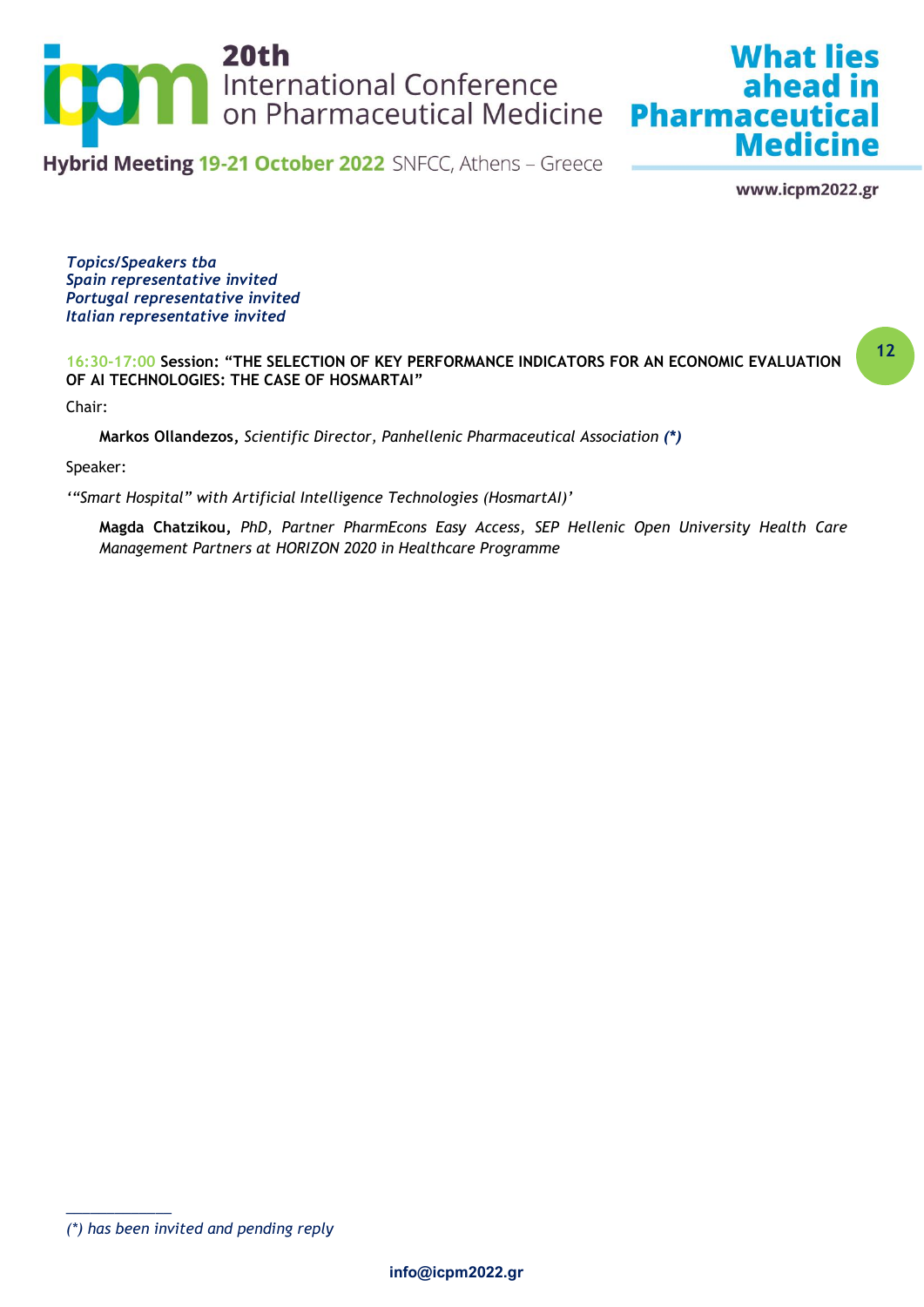

www.icpm2022.gr

**Medicine** 

What lies

**13**

## **October 21, 2022 - Day 3**

#### **MAIN HALL - HYBRID**

**09:00-09:30 Hellenic Biocluster: "GREEK START UP INNOVATION IN HEALTH AS A LEVER FOR R&D GROWTH"** Chair:

**Grigorios Rombopoulos,** *MD, Specialist in Endocrinology, CSO Novartis Greece*

Speaker:

**Ioanna Koukli,** *PhD, President HBio*

#### **09:30-11:00 Dialogue: "MEDICAL AFFAIRS ON EVOLVING MEDICAL LEADERSHIP, STRATEGIES AND UPSKILLING IN THE DIGITAL ERA"**

#### Chairs:

**Athanasios Chaniotis,** *BSc in Chemistry, Strategic Alliances Manager, J&J Greece*

**Nikos Tsokanas,** *BSc (Hons), MSc, MBA, Medical Operations & Quality Systems Cluster Head, Bayer (GR, CY, BG, MD, RO, Ukraine)*

Discussants:

**Alex Moulis,** *PhD, Medical Director, Sandoz*

**Grigorios Rombopoulos,** *MD, Specialist in Endocrinology, CSO Novartis Greece*

**Thanassis Kotsanis,** *Cardiologist, Medical Director GR & CY/Cluster, Medical Director Southern Mediterranean & Black Sea, Bayer AG*

#### **11:00-11:30 Break**

#### **11:30-13:00 Round table: "Artificial Intelligence and Modern Trends in Pharmacovigilance and Active Safety Surveillance"**

Chairs:

**Sofia Drouska**, *PharmD, Deputy Director of Pharmacovigilance Department of National Organization for Medicines (\*)*

**Christina Tsougkou**, *PharmD, Safety Value Partner, Roche Hellas*

Speakers:

*\_\_\_\_\_\_\_\_\_\_\_\_\_*

'Active Safety Surveillance'

**Pantelis Natsiavas**, *Researcher, Head of eHealth Lab Institute of Applied Biosciences, Centre of Research and Technology Hellas (INAB CERTH)*

*<sup>(\*)</sup> has been invited and pending reply*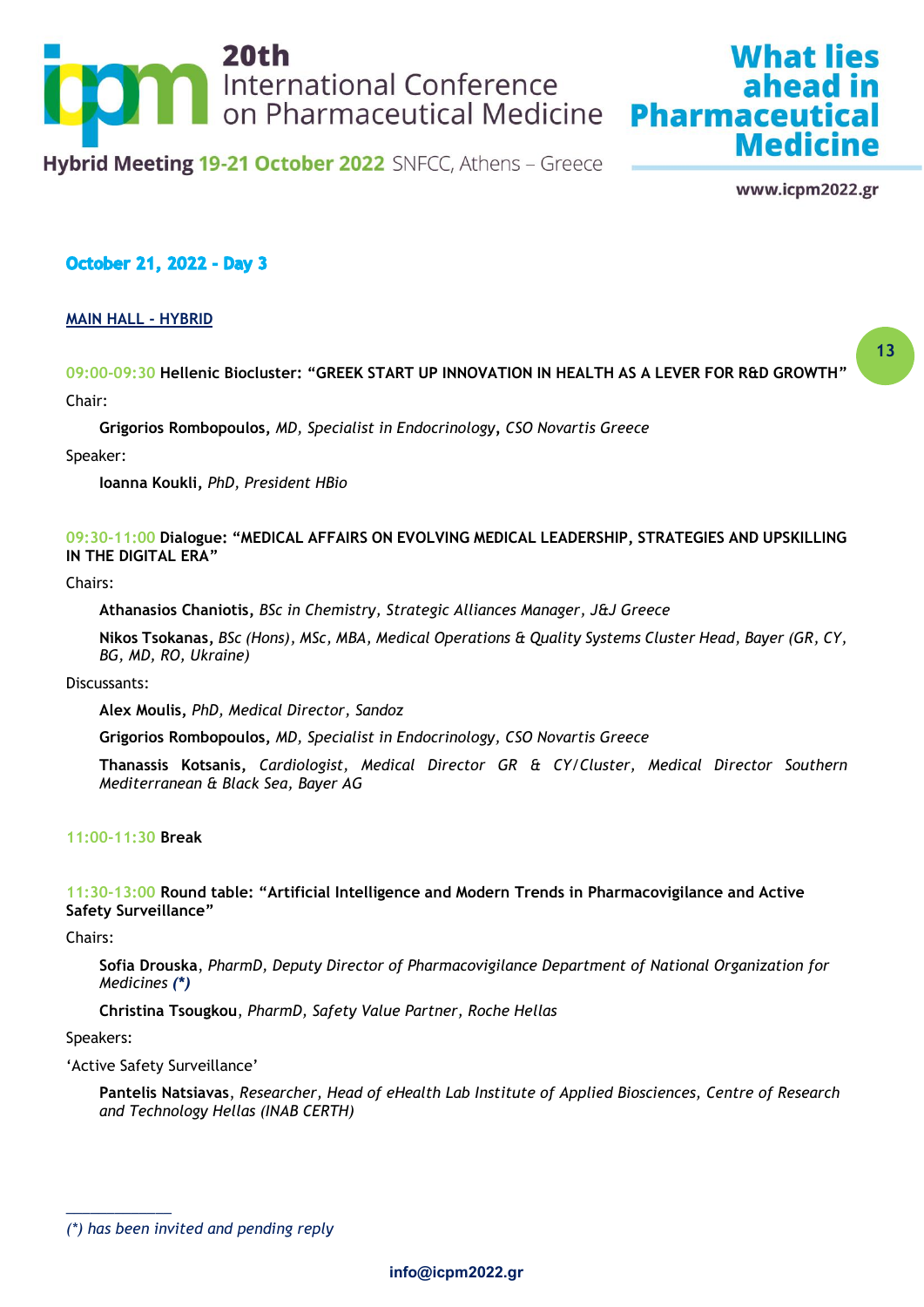

www.icpm2022.gr

**Medicine** 

**What lies** 

**14**

'Artificial Intelligence applications in Pharmacovigilance'

**Karthick Sukumaran,** *Technology Enablement Director Intelligent Safety Automation, Roche* & **Sriram Venkateswaran,** *Data Scientist in Data Acquisition, Roche*

**13:00-14:00 Lunch break**

**14:00-15:00 IFAPP HoD & General Assembly** 

**15:00-15:30 Nomination of President Elect 2022 and ICPM 2024**

**15:30-16:00 Break**

**16:00-17:30 Round table: "POST AUTHORIZATION COVID-19 VACCINES SAFETY AND PHARMACOEPIDEMIOLOGY STUDIES**"

Chair**:** 

**Christos Kontogiorgis,** *Associate Professor Health and Environmental Protection, Medical School of Alexandroupolis, Democritus University, ENCePP expert (\*)*

Speakers:

'The European perspective – ENCePP/Vac4eu Safety Monitoring Activities'

*Speaker tba*

'The Canadian COVID-19 vaccine safety surveillance outcomes'

**Antonios Douros**, *Assistant Professor McGill University, Canada*

'The background rates of adverse events of special interest for COVID-19 vaccine safety monitoring'

**Ioannis Petrakis,** *PhD, Senior Director, Global Medical Affairs, Gastroenterology Pipeline, Takeda US (\*)*

**17:30-18:30 Dialogue: "DIGITAL HEALTH, EMR & CLINICAL RESEARCH: WHERE WE ARE AND WHERE WE WILL GO"**

Chairs:

**Konstantina Papageorgiou,** *PhD, Molecular Biologist, Associate Director Global Clinical Project Delivery*

**Varvara Baroutsou,** *MD, PhD, GFMD, EMAUD, Consultant Internal Medicine, Pharmaceutical Medicine, ELEFI President, IFAPP President Elect*

Discussants:

*\_\_\_\_\_\_\_\_\_\_\_\_\_*

**Haralambos Karanikas,** *Assistant Professor, Department of Computer Science and Biomedical Informatics, University of Thessaly (\*)*

*<sup>(\*)</sup> has been invited and pending reply*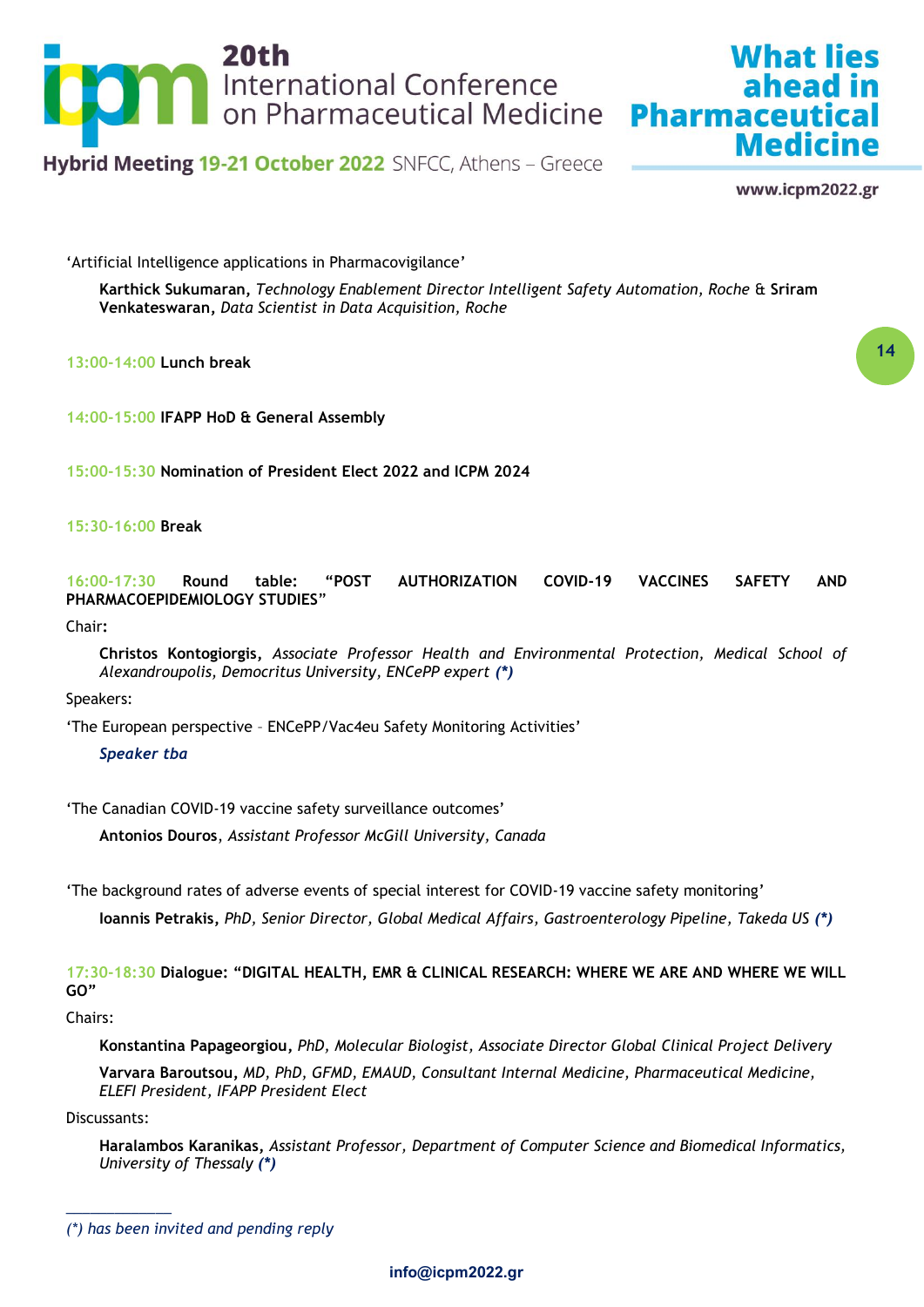

www.icpm2022.gr

**Medicine** 

**What lies** 

**Vera Vazaiou,** *Senior Manager/Central Monitor Oversight Lead, Amgen* **Aggelina Mavraki,** *Clinical Studies Unit Head, Sanofi Greece* **Anna Aletra,** *Senior Trial Manager, Clinical Development Center Poland, Novo Nordisk*

**18:30 End of ICPM 2022**

**<sup>15</sup>**

*<sup>(\*)</sup> has been invited and pending reply*